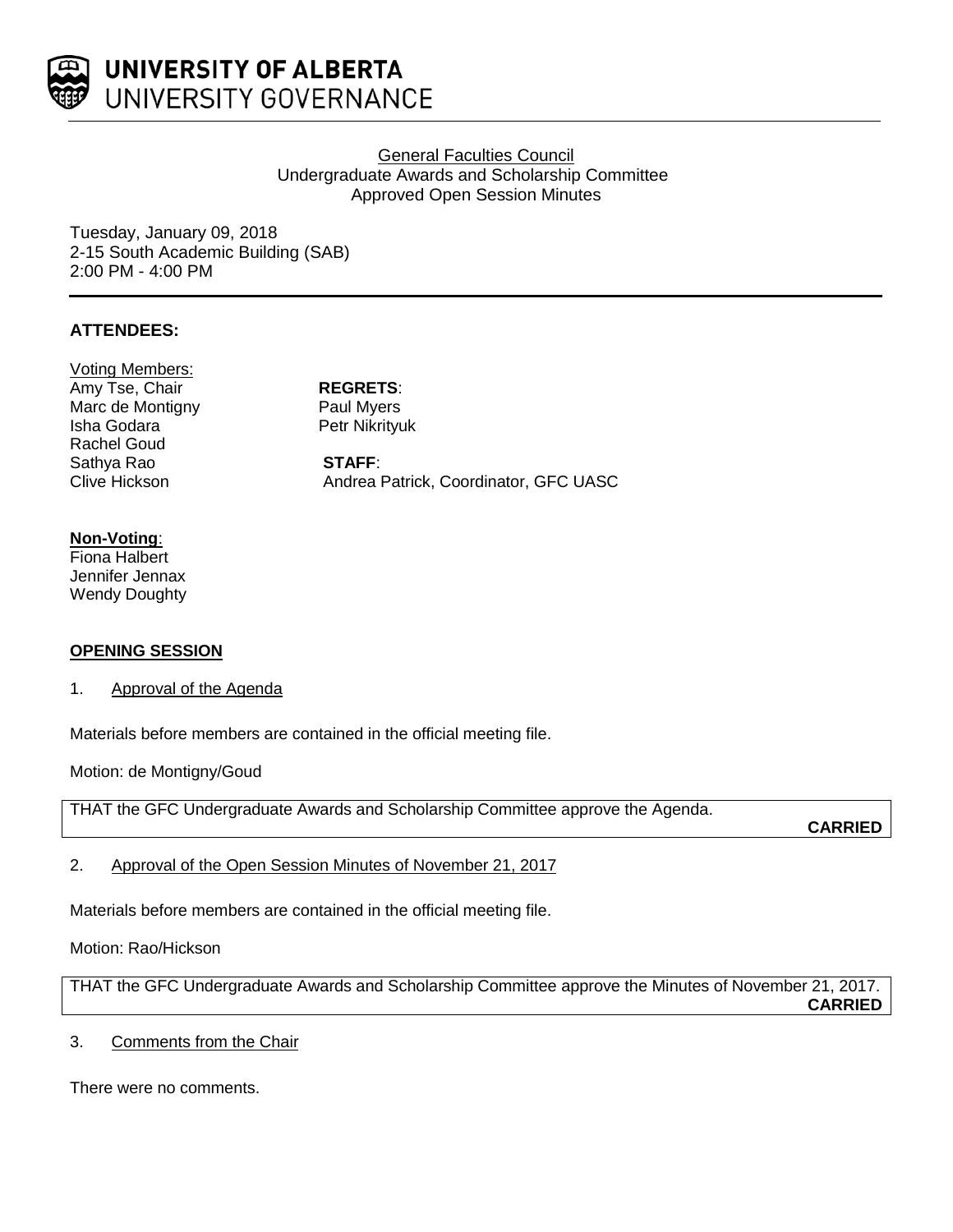# **ACTION ITEMS**

### 4. New Endowed Undergraduate Awards and Bursaries for Approval

Materials before members are contained in the official meeting file.

*Presenter(s)*: Fiona Halbert, Assistant Registrar, Student Financial Support

*Purpose of the Proposal*: To approve new undergraduate awards, scholarships and bursaries.

#### *Discussion*:

During the discussion in relation to these items, members expressed a number of questions and comments, including clarification surrounding the terms 'resident' and "rural community'; the amount and value of certain items; how items shared between Faculties are determined; how spending allocation is determined; questions surrounding bursary maximums; how mental health activities would be assessed; whether enough students fall under the criteria for certain items; whether certain programs still exist.

#### Motion: Hickson/de Montigny

THAT the GFC Undergraduate Awards and Scholarship Committee approve, under delegated authority from General Faculties Council, proposed new Undergraduate Awards and Bursaries, as submitted by Student Financial Support and as set forth in Attachment 1, as amended, to be effective immediately.

**CARRIED**

5. Amendments to Existing Undergraduate Awards and Bursaries for Approval

Materials before members are contained in the official meeting file.

*Presenter(s):* Fiona Halbert, Assistant Registrar, Student Financial Support

*Purpose of the Proposal*: To approve amended undergraduate awards and bursaries, and graduate bursaries.

#### *Discussion*:

Members discussed the programs identified in the items.

Motion: Rao/de Montigny

THAT the GFC Undergraduate Awards and Scholarship Committee approve, under delegated authority from General Faculties Council, proposed amendments to existing Undergraduate Awards and Bursaries, as submitted by Student Financial Support and as set forth in Attachment 1, as amended, to be effective immediately.

**CARRIED**

#### **DISCUSSION ITEMS**

# 6. Review of the Awards and Bursaries for Students Policy and Related Procedures in UAPPOL

Materials before members are contained in the official meeting file.

*Presenter(s):* Amy Tse, Chair, GFC UASC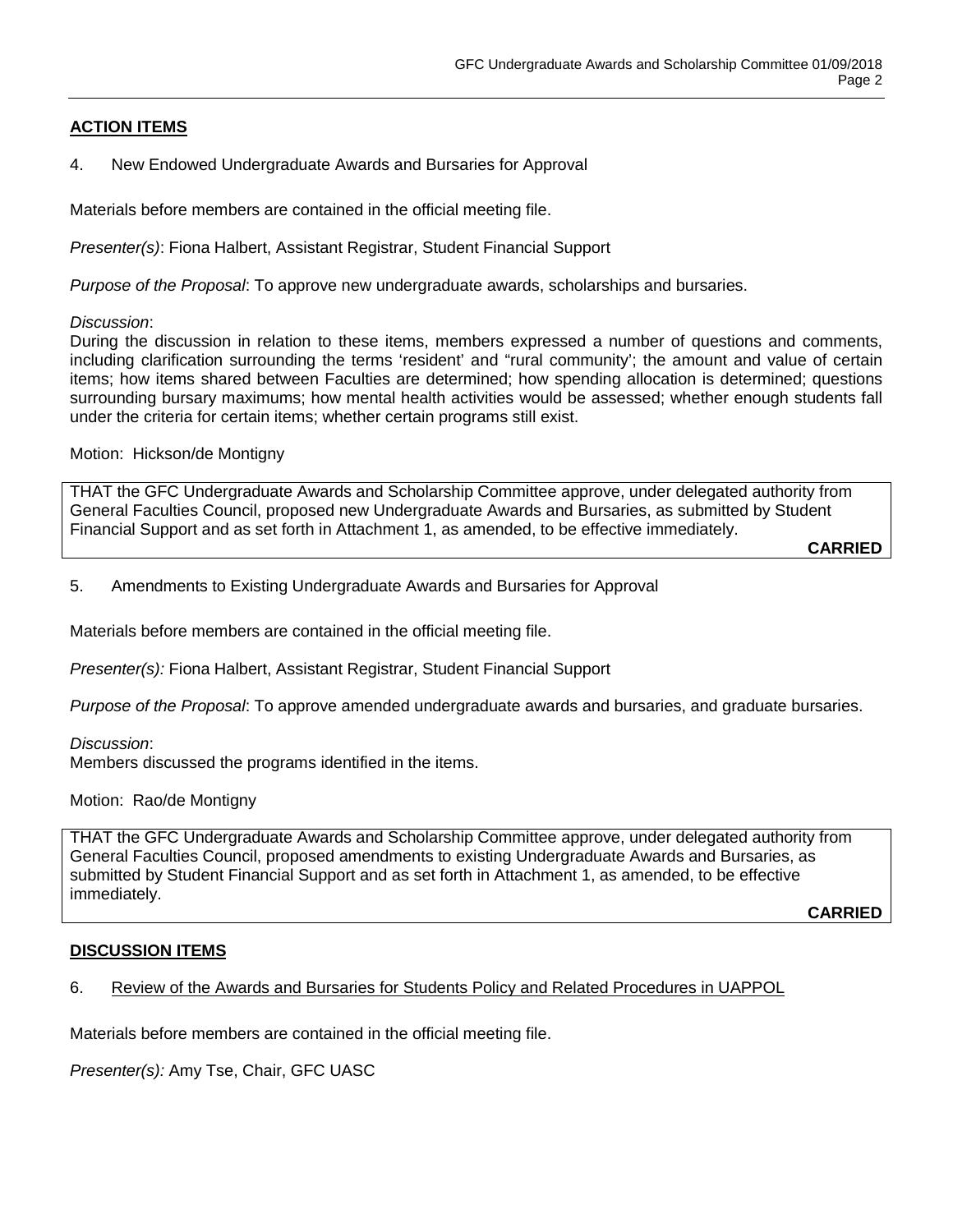*Purpose of the Proposal*: To provide committee members with an overview of the Awards and Bursaries for Students Policy and related procedures in UAPPOL in an effort to identify institutional policy and procedures related to the committee's mandate. This will prepare members for the upcoming discussions on amendments to committee terms of reference, as per the GFC ad hoc Committee on Academic Governance Including Delegated Authority.

# *Discussion*:

Following a review of the Awards and Bursaries for Students Policy, as well as the Awards for Undergraduate Students Procedure, the Bursaries for Students Procedure, the Creation of New Awards and Bursaries for Undergraduate Students Procedure, and the University Medal Requirements Procedure, the committee raised several issues.

On the subject of the GFC-delegated authority to approve the minimum value of items, members expressed that it seems to be an administrative task and that they lack the kind of data needed to make such decisions. It was noted that Administration had recently changed the minimum value of items without committee input. The current amount was now \$1000.

Members discussed the terminology within the policy and procedures, and it was suggested that individual definitions for each type of award be discontinued in alignment with current practices within the field. The new common term is "financial support". This led members to suggest that perhaps the committee name was outdated, since it referenced scholarships.

Members discussed the committee's mandate over the establishment of a full normal course load between two or more Faculties, pointing out that the committee had not been doing so, nor was there a need to, since Faculties seem to work this out between themselves. Members questioned their role in fulfilling this mandate.

Other issues identified by members included how student accommodations are handled; the authority of the GFC Executive Committee over academic awards; that minimum averages of entrance scholarships may need revision; the definition and application of a disadvantaged group; and the necessity and relevance of the University Medals Procedure.

The Chair thanked members for their thoughtful discussion and noted that the conversation on the issues would continue, leading up to revision of the committee terms of reference.

7. Question Period

There were no questions.

# **INFORMATION REPORTS**

#### 8. Items Approved by the GFC Undergraduate Awards and Scholarship Committee by E-mail Ballots (nondebatable)

There were no items.

9. Information Items Forwarded to Committee Members Between Meetings

There were no items.

# **CLOSING SESSION**